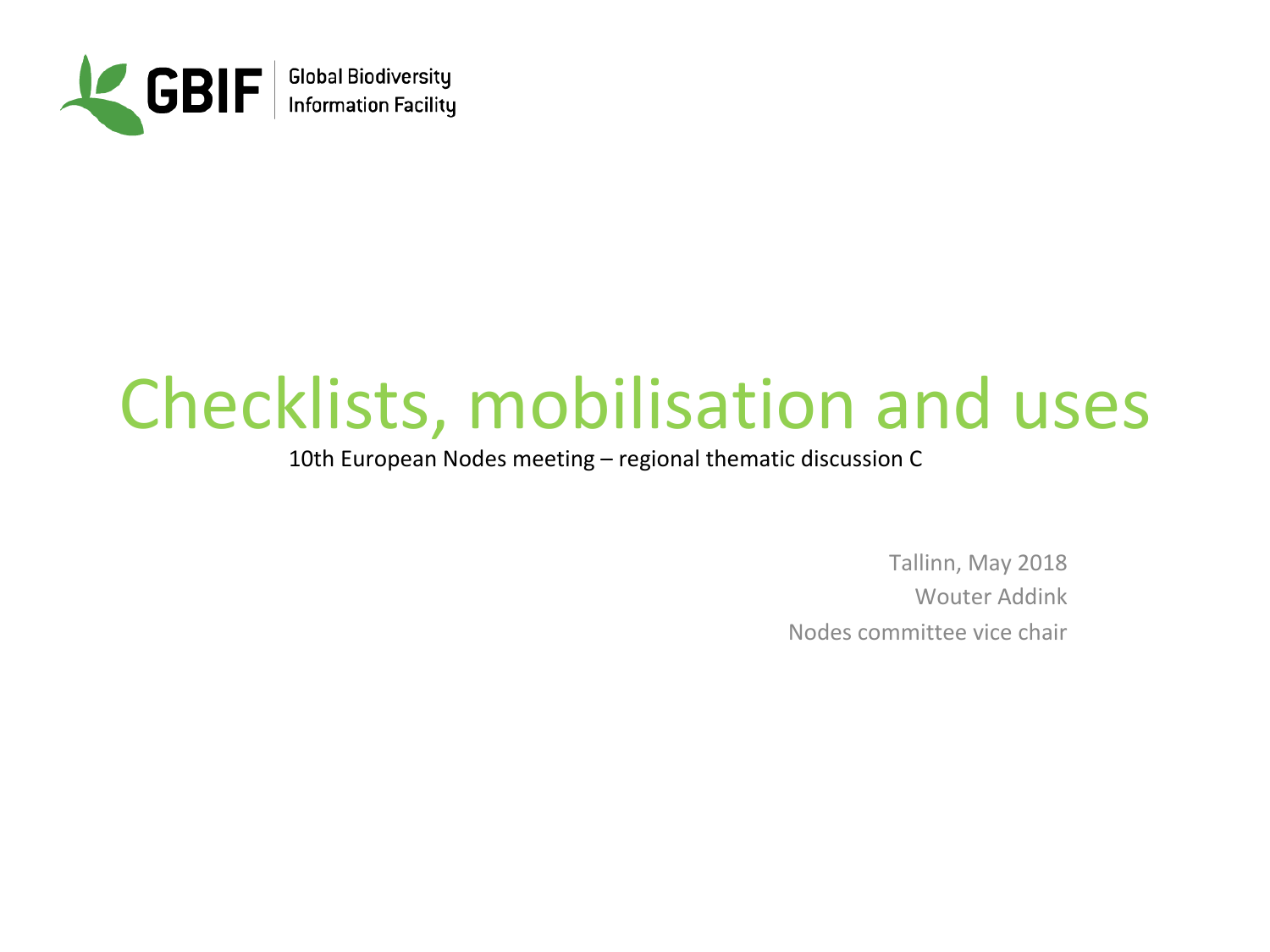

## **Recommendations from Global Nodes meeting**

- Licensing of Checklist dataset to follow occurrence datasets.
- Enable versioning of checklist dataset in time so changes in the content(biodiversity/species composition) can be compared.
- QA mechanism for checklist publishing
	- Role of Node Manager
	- Fnriched metadata
- The mapping of "Checklistbank" to the same list on the new version of the portal.
- Review/revise the documentation regarding checklist publishing.
	- Bring back online the Best Practice guides of Checklist publishing (Remsen, 2010).
- Visualisation of Checklist datasets based in DwC can help with comparison.